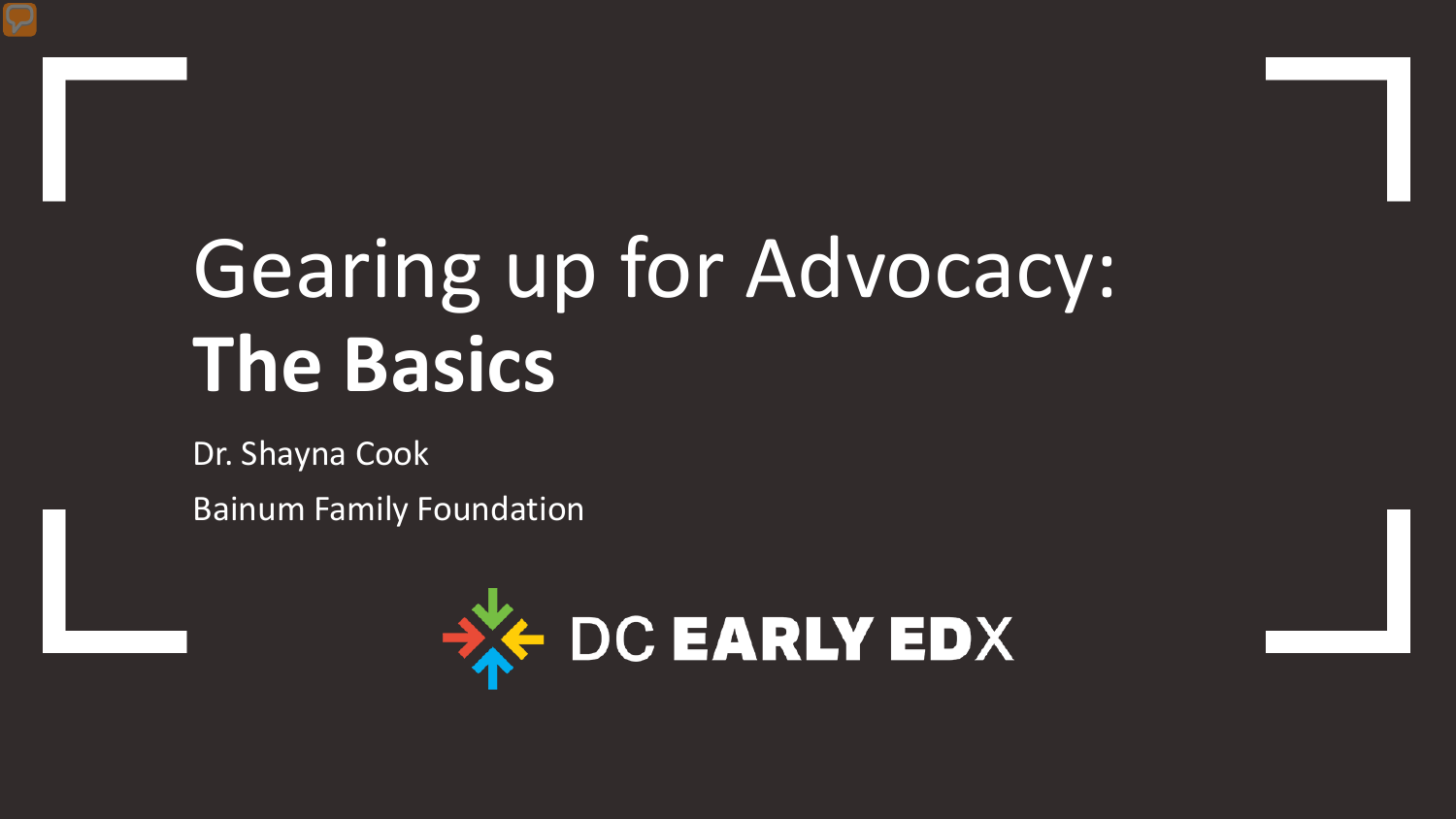





Address the problem Work in collaboration to develop solutions

Understand D.C.'s power structure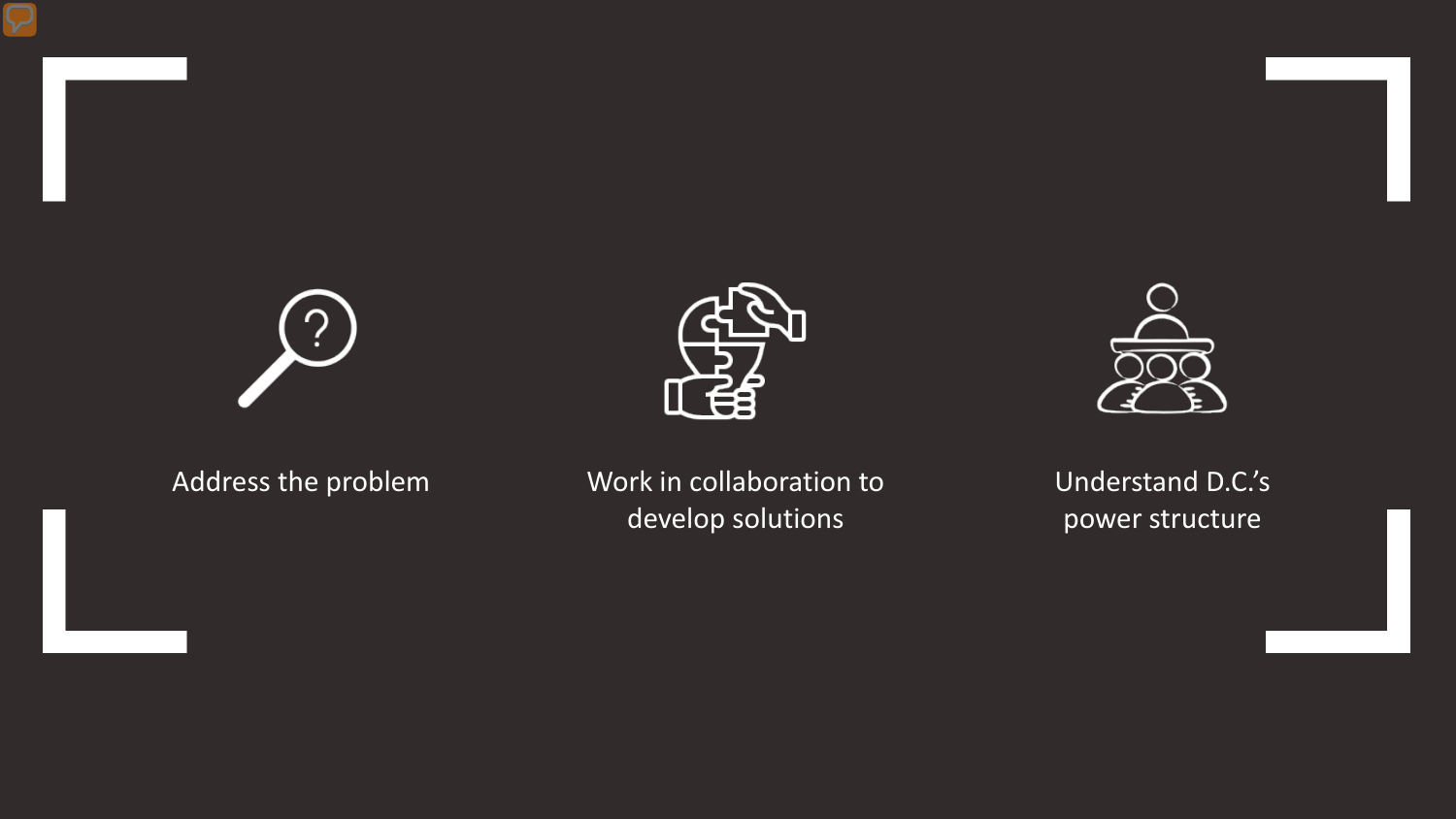### Step 1: Make sure you are registered to vote

#### **Important things to keep in mind:**

- $\checkmark$  State and local elections are just as important as the presidential election
- $\checkmark$  If you live in D.C., know what Ward you live in
- $\checkmark$  Live outside of the District? Register to vote in your state but know which Ward you work in so that you can advocate for yourself as an educator

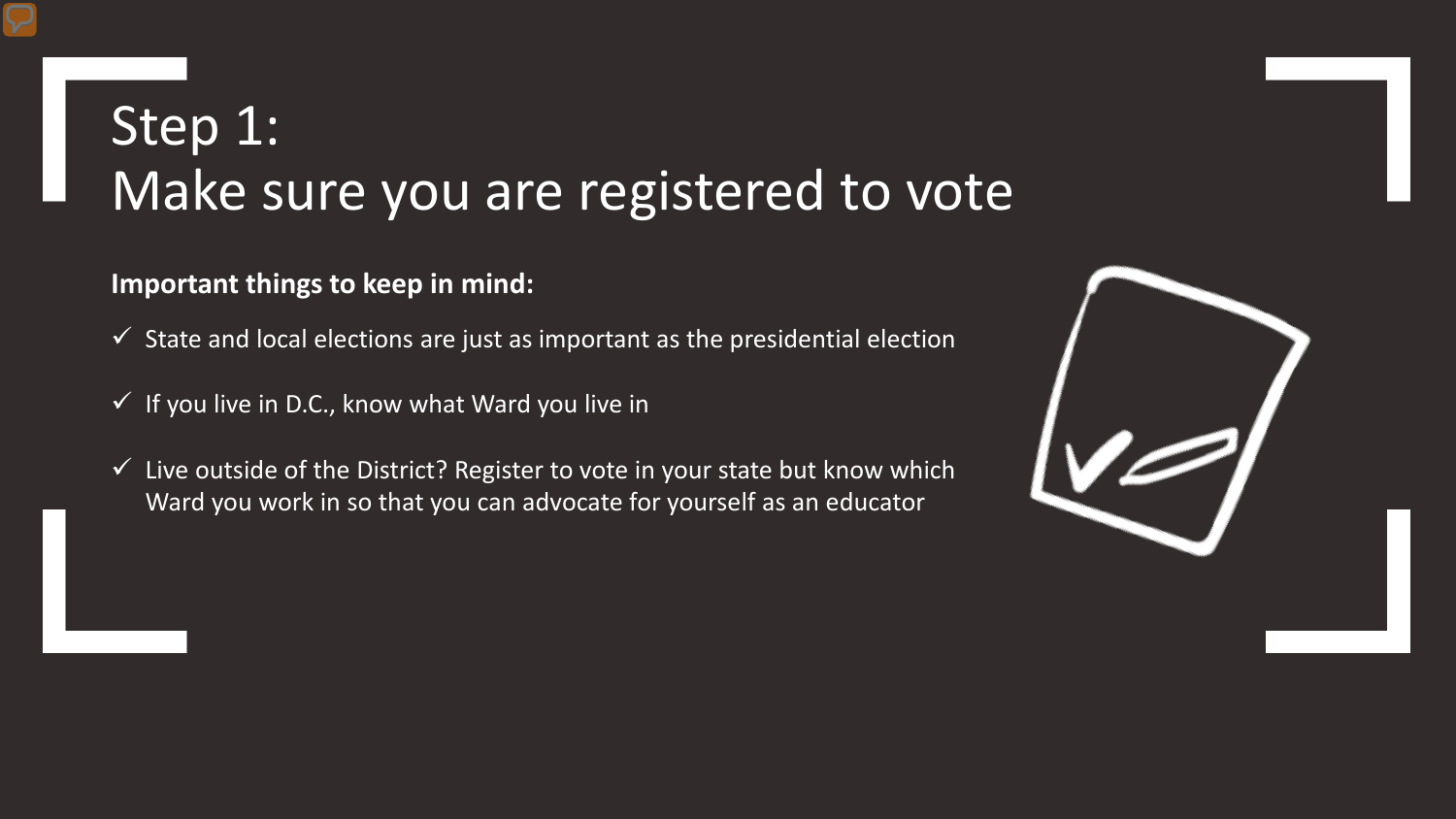### Step 2: Know your Councilmember

#### **Important things to know:**

- $\checkmark$  Know all the Councilmembers who are a part of the D.C. Council
- $\checkmark$  Know all the Commissioners who are a part of your Advisory Neighborhood Commission (ANC) within your Ward
- $\checkmark$  They are your locally elected officials who represent you, and are accountable to the community

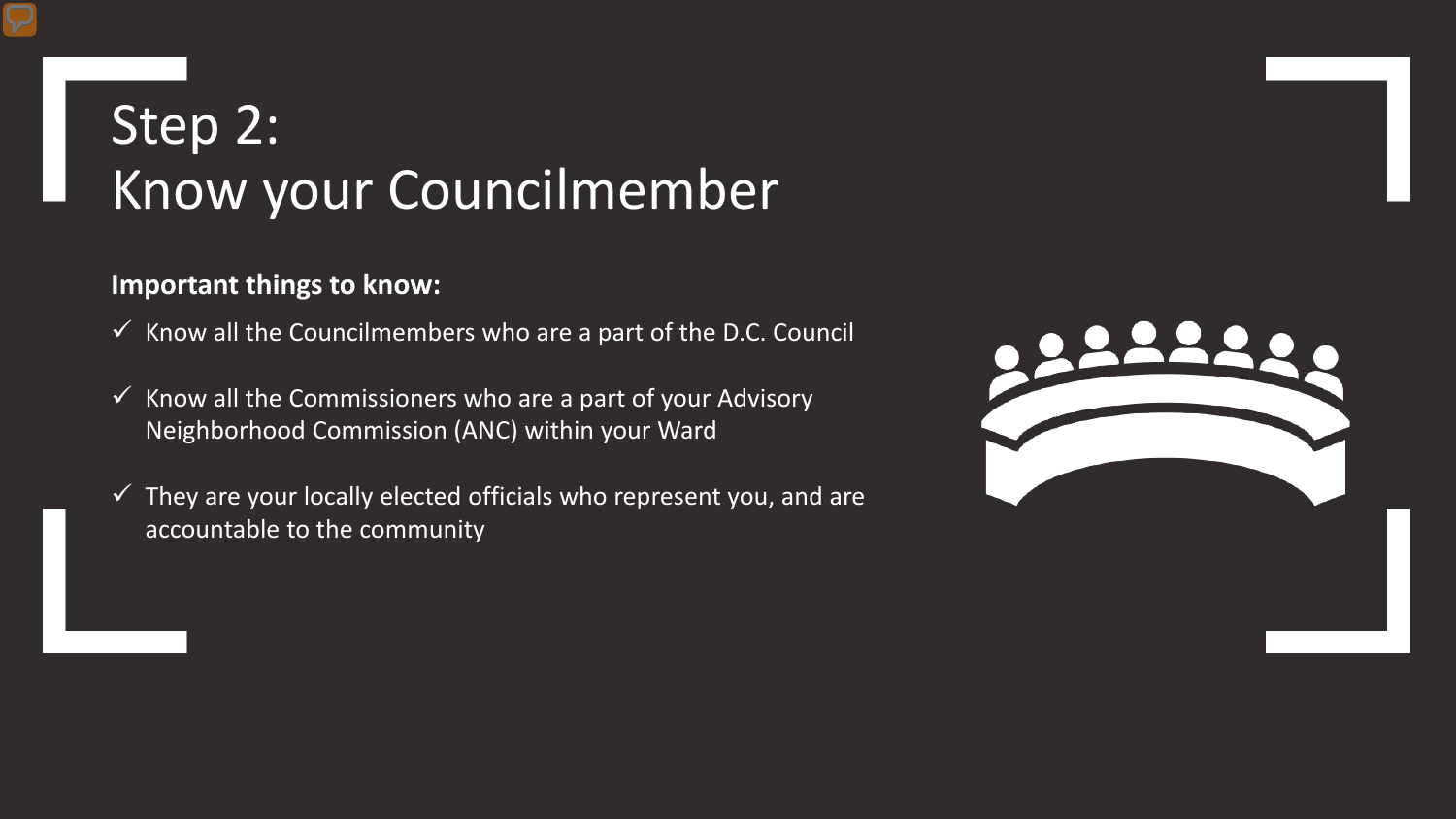





### **Mayor**

**Deputy Mayor for Education Deputy Mayor for HHS**

#### $\checkmark$  How funding is dispersed

 $\sqrt{\,}$  How programs are implemented.

- $\checkmark$  How programs and services are regulated
- $\checkmark$  Supports with quality implementation to better serve children and families

### **OSSE State Board of Education**

 $\checkmark$  Advises the State Superintendent of Education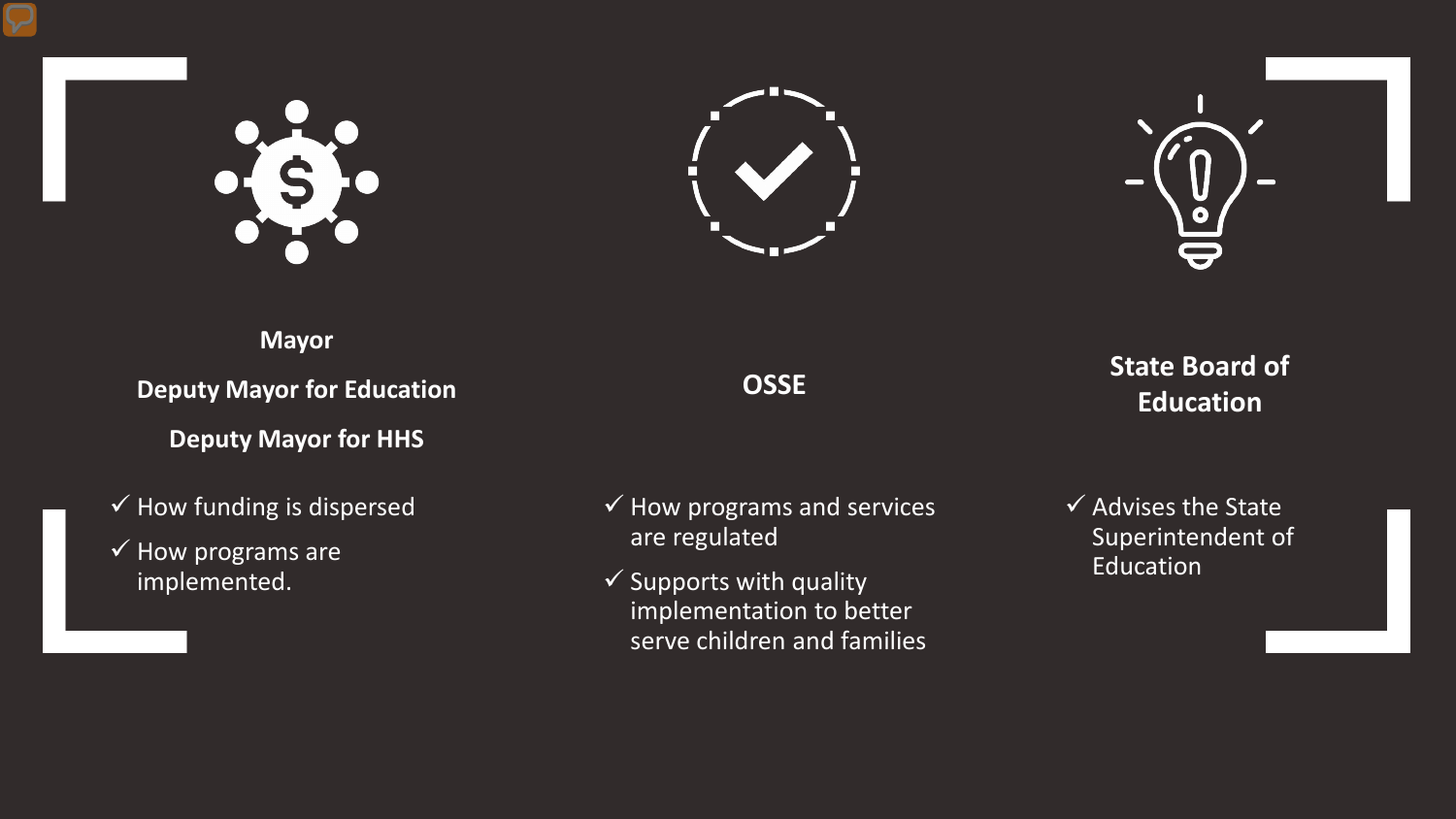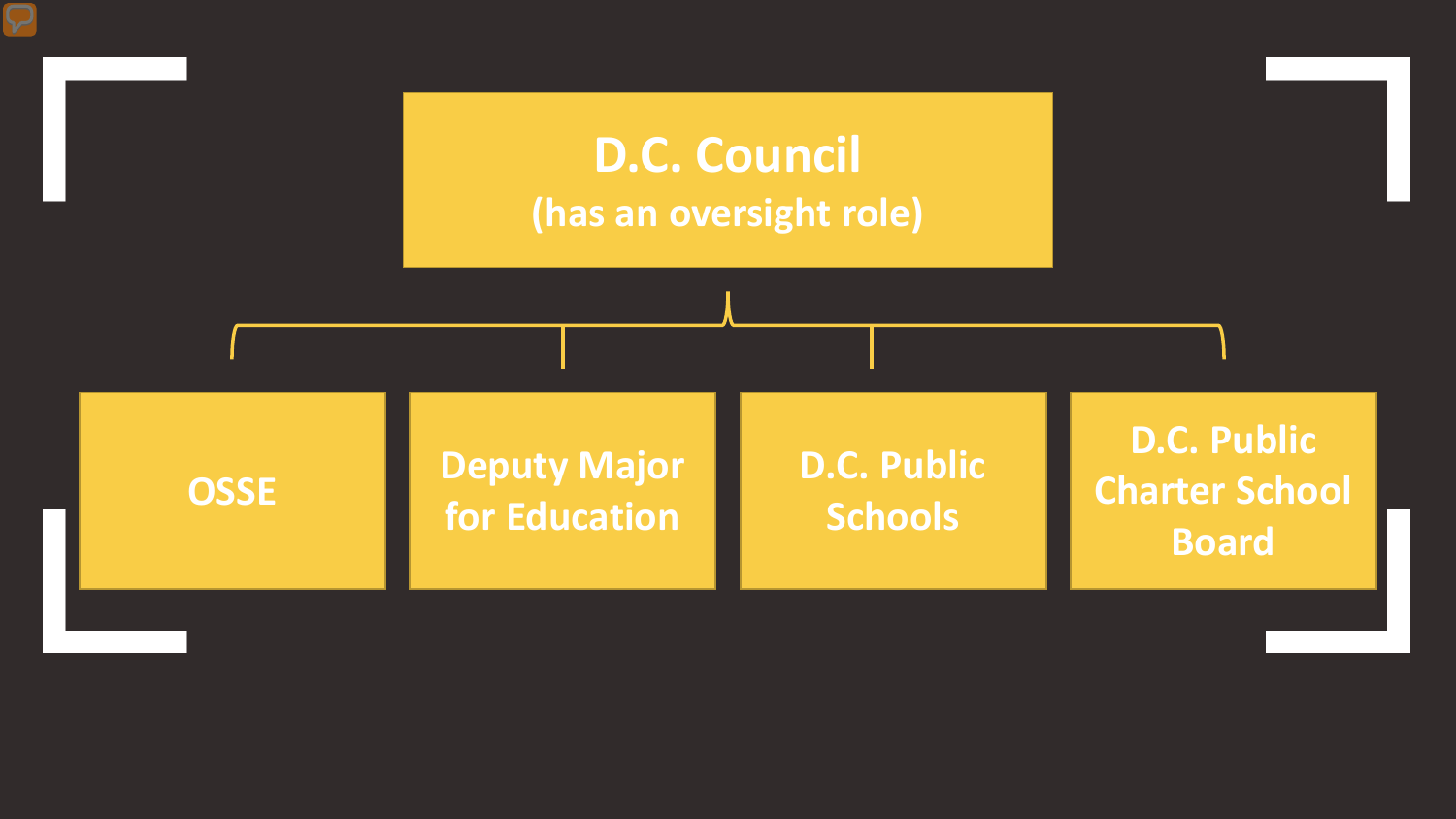## 3 Takeaways

- 1. Know how your school or program is regulated
- 2. Know how your school or program is funded
- 3. Know who you can speak with to make change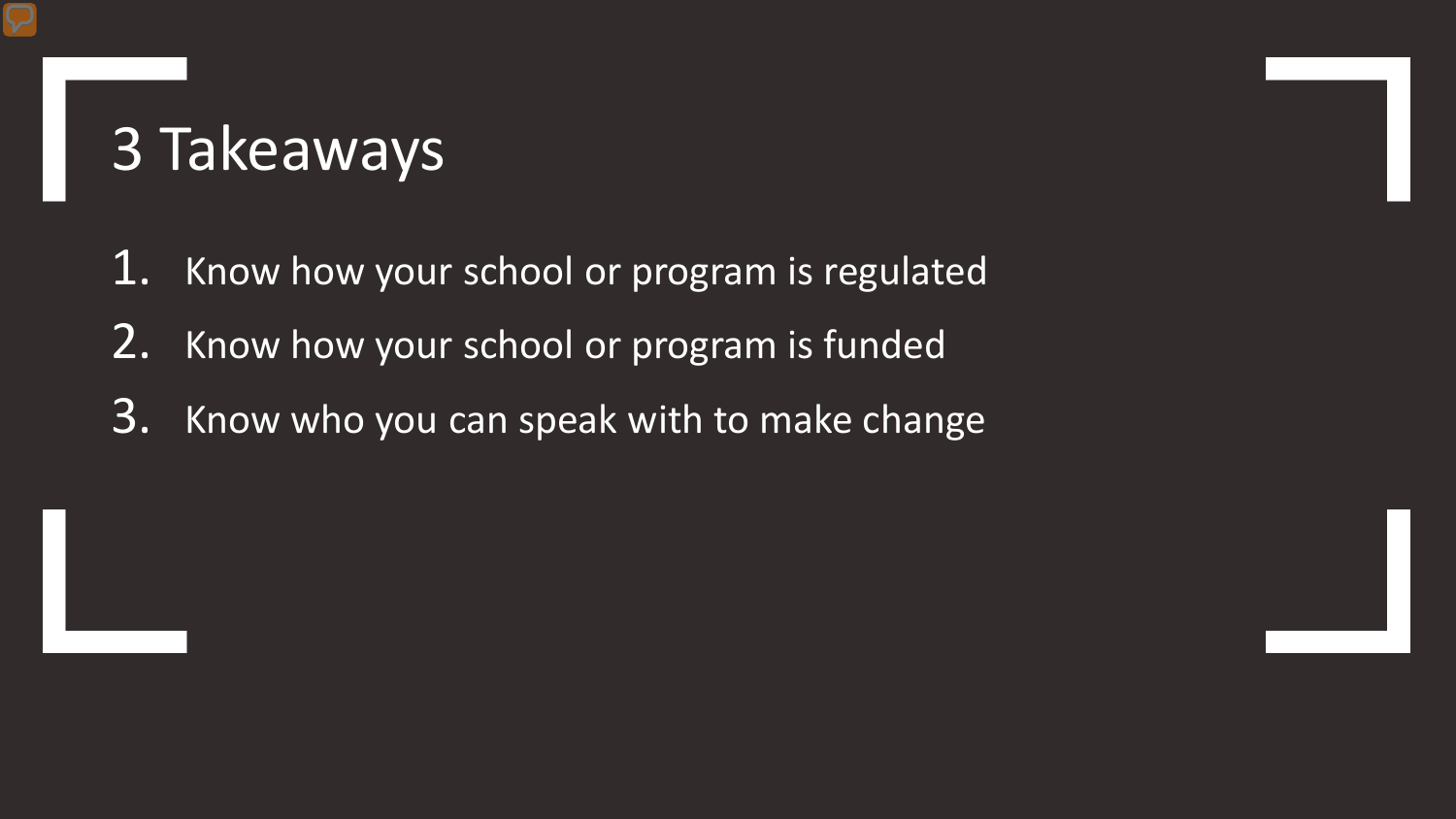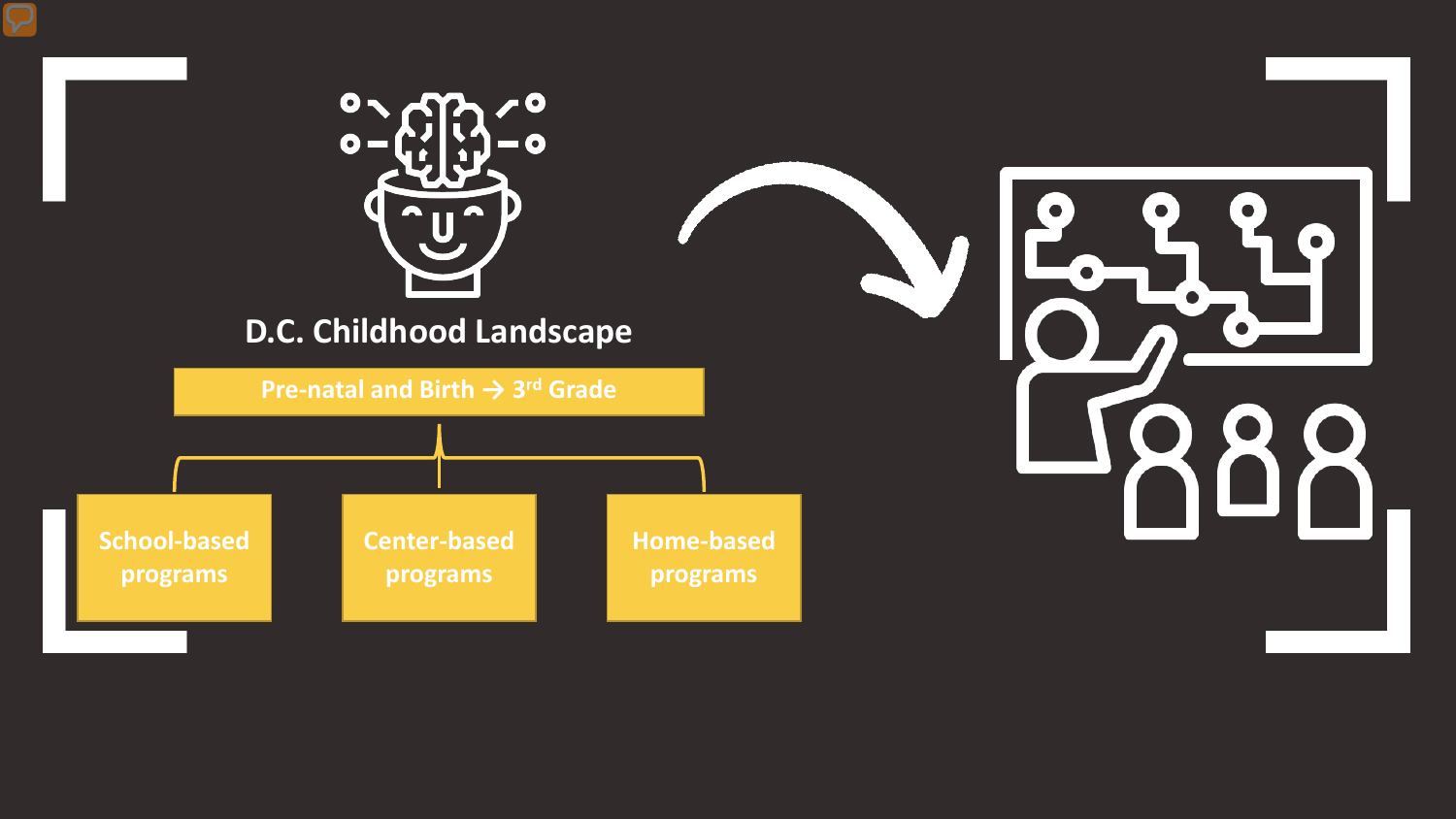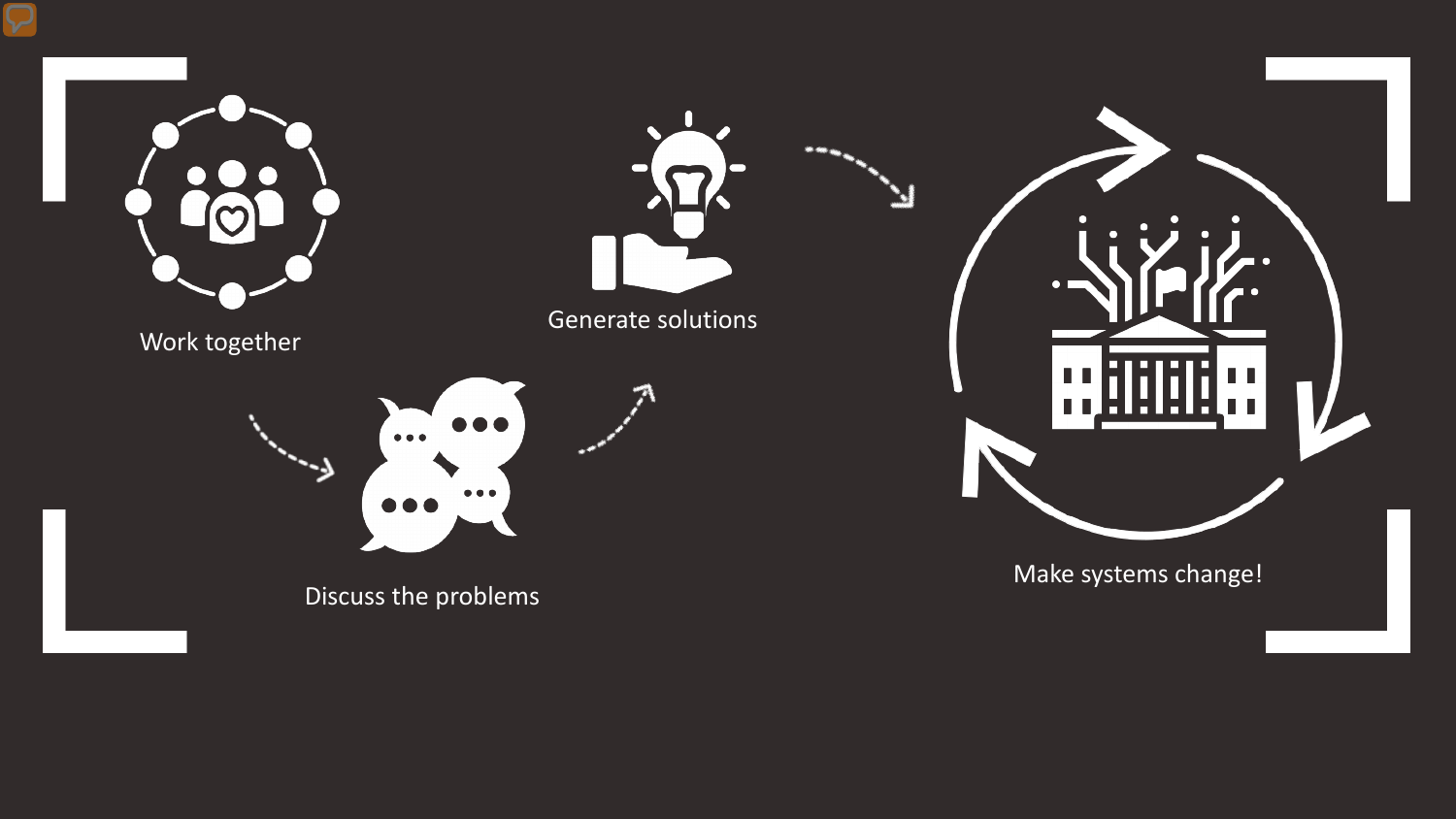### **Advocacy begins with you!**



You have the power to improve programs and services for children, families, and your fellow educators!